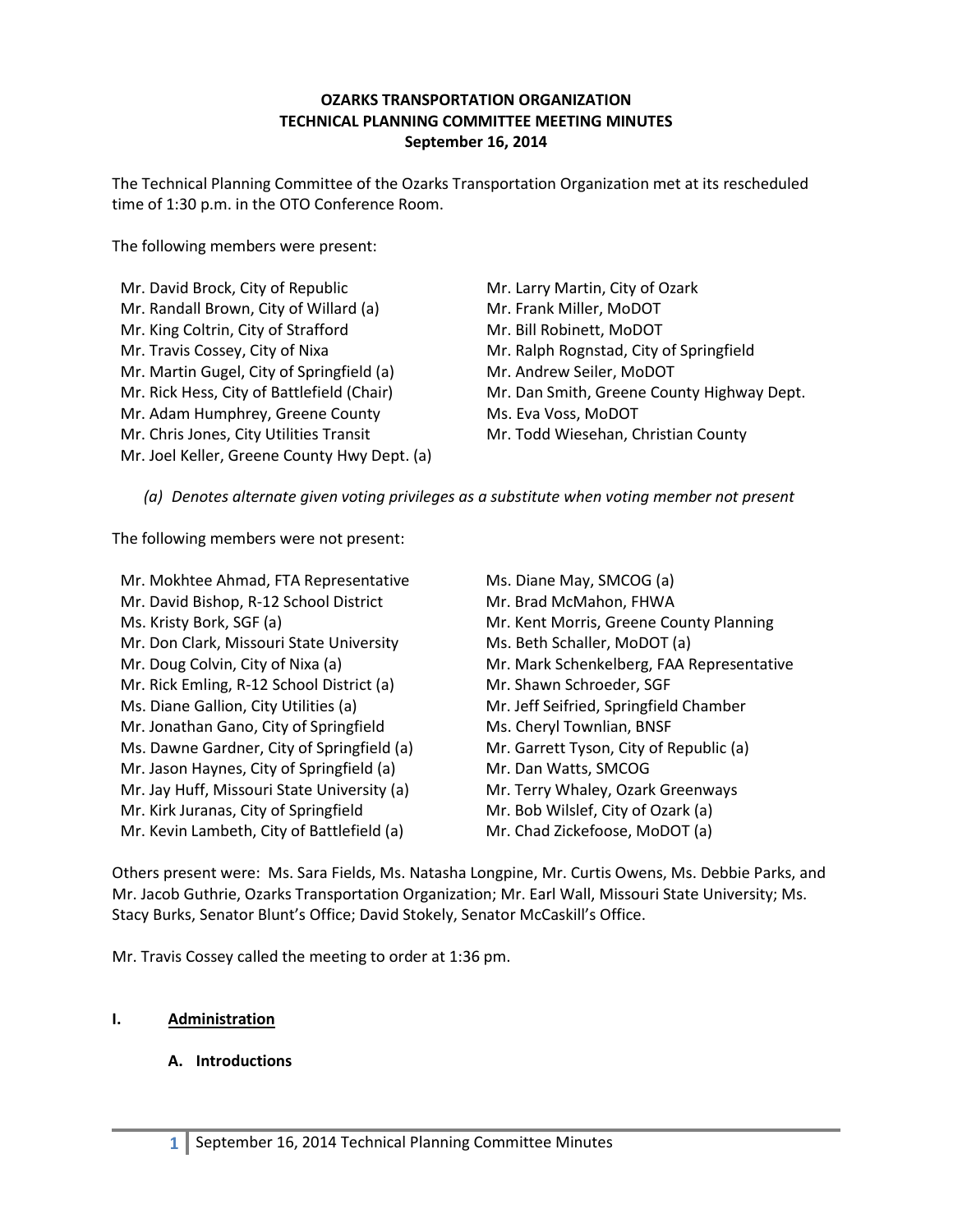#### **B. Approval of the Technical Planning Committee Meeting Agenda**

Mr. Martin made the motion to approve the September 16, 2014 Technical Planning Committee agenda. Mr. seconded and the motion was carried unanimously.

## **C. Approval of the July 16, 2014 Meeting Minutes**

Mr. Martin made the motion to approve the July 16, 2014 Meeting Minutes. Mr. seconded and the motion was carried unanimously.

#### **D. Public Comment Period for All Agenda Items** None.

### **E. Executive Director's Report**

Ms. Fields stated that apparently the ozone standard is back on the table. We have been talking about that for years, how we might go out of attainment. Right now we are running 67 and the standard is currently 75. They are looking at setting it between 60 and 70, so we might be in talks about going non-attainment soon, depending on where they set it. Next I wanted to introduce a new staff member Joshua Boley. He is graduated from Missouri Southern with a degree in Mass Communication, started in August. He has been working on some graphics for us. The brochure and the info graphic are products of his. He has also been working on social media, he has published a map that ought GIS technician makes everyweek. A map of interest so if you want to follow us if you are not already. We are trying to gear up our public appearance and see if we can get some public engagement. We had the auditor in August, and we expect our annual to be completed in October. We have had good audits in the past and we do not expect any reason to think this one will be different.

Natasha and I attended a Federal Highway Performance Measures workshop at the end of August. They really do not have any performance measures out yet. They are really just talking about developing them. I did put a sheet at everyone's spot talking about the time line for these. We will eventually have to comply with performance measures, but I think we are going to have plenty of notice in advance to know what we are looking at. And we have already been practicing with it some. It should not be too much of a surprise. I set on the policy committee for the Association of MPOs. And the Obama administration has been very open to taking comments from the different associations, ASHTO and AMPO. So we have been putting in comments and they have been taking those into account before the writing the performance measure standards. So I think that everyone will be happy with how they turn out. Also the AMPO national conference is coming up. We will be talking about the model later, but Natasha and Clyde Prem are doing a presentation at the national conference about our innovative model. So we are excited to be able to share that with other people and have them learn from our experiences. They will talk about that a little later. The Highway Commission and the Missouri Highway Transportation Commission will be in town November 6. We will be meeting at the Springfield Airport. If anyone is interesting in attending that is open to the public. I think I will be making a presentation to commission, we do not have the fully lined out but they are going to accept a community presentation from the region in some manner. Amendment 7 failed so here we go into maintenance mode. So not a lot of activity on funding new projects. Although Andy Mueller with MoDOT said he has never had more requests for new projects since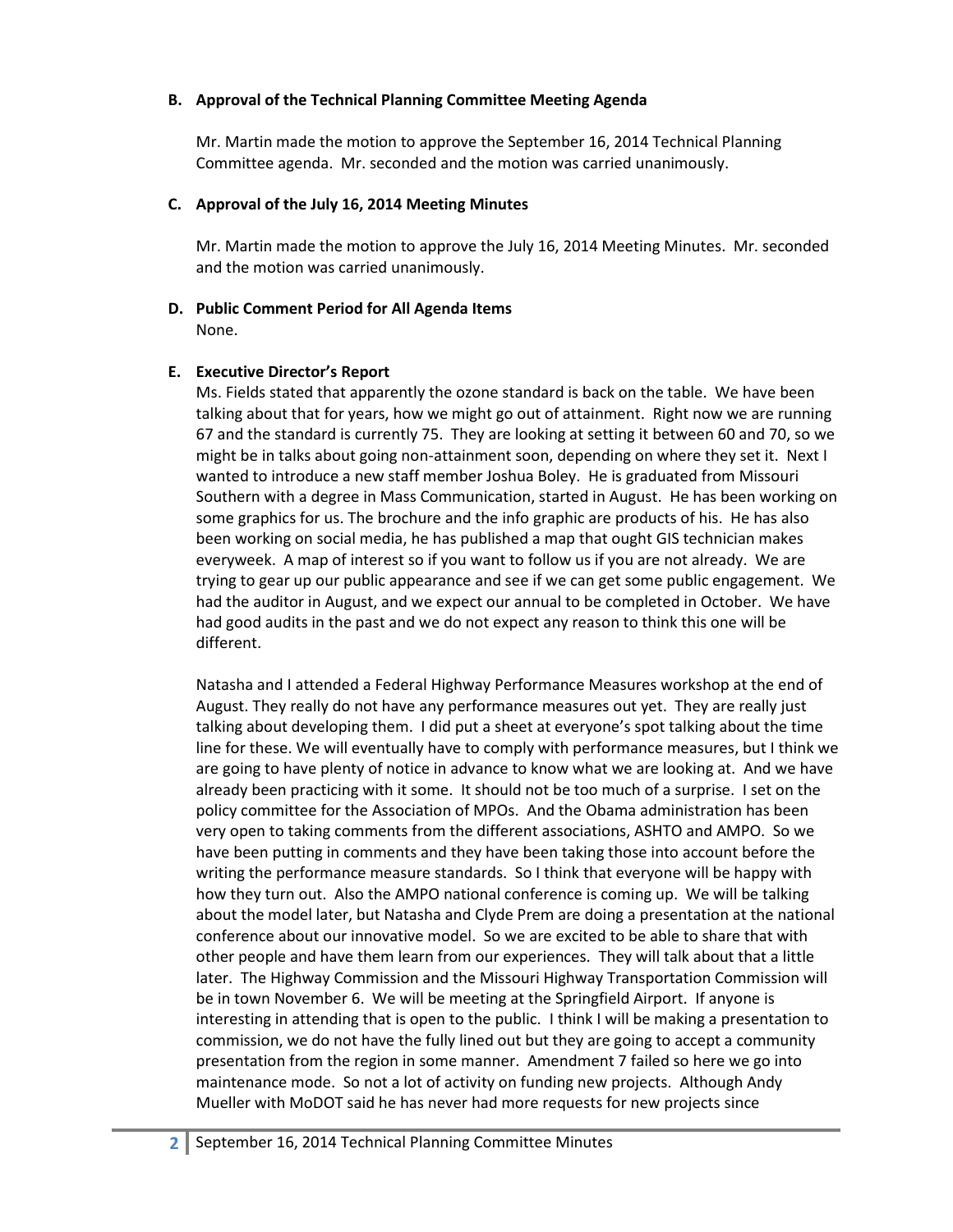Amendment 7 failed. We had preppeded a bunch of projects. Mr. Cosey inquired if there was any discussions on what MoDOTs next move is going to be? Are you going to try another sales tax. Mr. Miller stated that there has been some talks, but no consistency. Mr. Cosey inquired if they would try to go back with a smaller amount. Ms. Fields stated that the funding is tapped out to run a campaign is the problem. Everyone put every dime into it. Ms. Fields stated she would let the legislative representatives discuss the DOT funding.

#### **F. Bicycle and Pedestrian Committee Report**

Ms. Longpine stated that included in the agenda is a copy of our Bicycle and Pedestrian Plan & Report. This is something that we do annually to keep track of all the activity in the region. New this year, is a summarized brochure of the same report. That is at your seat. I will review it highlights our performance measures, we are adding miles of sidewalk and greenways network every year. There are a lot of new facilities in the region including striping for bike lanes, additional sidewalks. Some of the trail projects include rebuilding the Southcreek Train at Scenic Avenue. Adding nearly a mile of trail for the Cherokee Trail of Tears. Almost a half mile completed on Fassnight Creek in the Upperward Branch. Then an additional projects are under construction. Springfield has been busy with a variety of Streetscapes downtown. The LINK has been completed between the MSU campus and Doling Park, including Talmage Trail that connects on the backside of Doling. Part of that included information signs and maps along the trails so you can see where to go and what is left along your route. There has been a bicycle aid station that has been installed. There is a couple of others that are in the works. That includes being able to air up your tires, pick your bike off the ground to do additional repairs to that. Big this last year for us was putting our trails on our priority list. You can see on the map in the back we got some new shinny lines on that, that will help us accomplish our new trail systems. The City of Springfield is about done with their Person, Power, Mobility Plan and complete streets ordiance and that just needs to get through council. Republic is just about completed with their transportation plan and it includes a lot of information for Bicyle and Pedestrian needs in their area. The Healthy Living Alliance worked with Missouri State University and they have got a walkable neighborhood project and they did audits on walkablility on seventeen total, but they are done with eleven so far. There is a really neat website if you need information for grants for your community. Or if you are just interested in the state of affairs for the region. It is SWMOcounts.org. It has indicators by county from a variety of sources whether it is the census, it is the Missouri Foundation for health. All sorts of different sources, but you can compare obesity rates, air quality, heart disiese, access to fruits and vegatibles. There is a whole varitye of factors you can look at over different time periods and county and county as compared to the state as a whole. On the Education side, Safe Routes to school continues to go strong. Springfield did a four week education program. MoDOT has a mobile bike safety trailer that is available to any of the schools. The Healthy Living Alliance is wrapping up some of the work in the area, but they have been going strong this past year as has STAR team which is an advocacy subcommittee of Ozark Greenways. Then we highlighted some of the events that have happened, Bike to Work Week, Missouri 100 miles which was a campaign for Missourians to get out doors and do a hundred miles of outdoor activity for the year. That actually started again this year. We were recognized again as a bronze level bicycle friendly designation thorugh the League of Bicylists. The Missouri Bicycle Federation actually honored Jonathan Gano at the City of Springfield with a distinquished service award. We provided some additional information on "Lets Go Smart". Which has been a big campaign on how to go out and about without using your car, or how to use your car smarter. In general they bicycle and pedestrian advisory committee is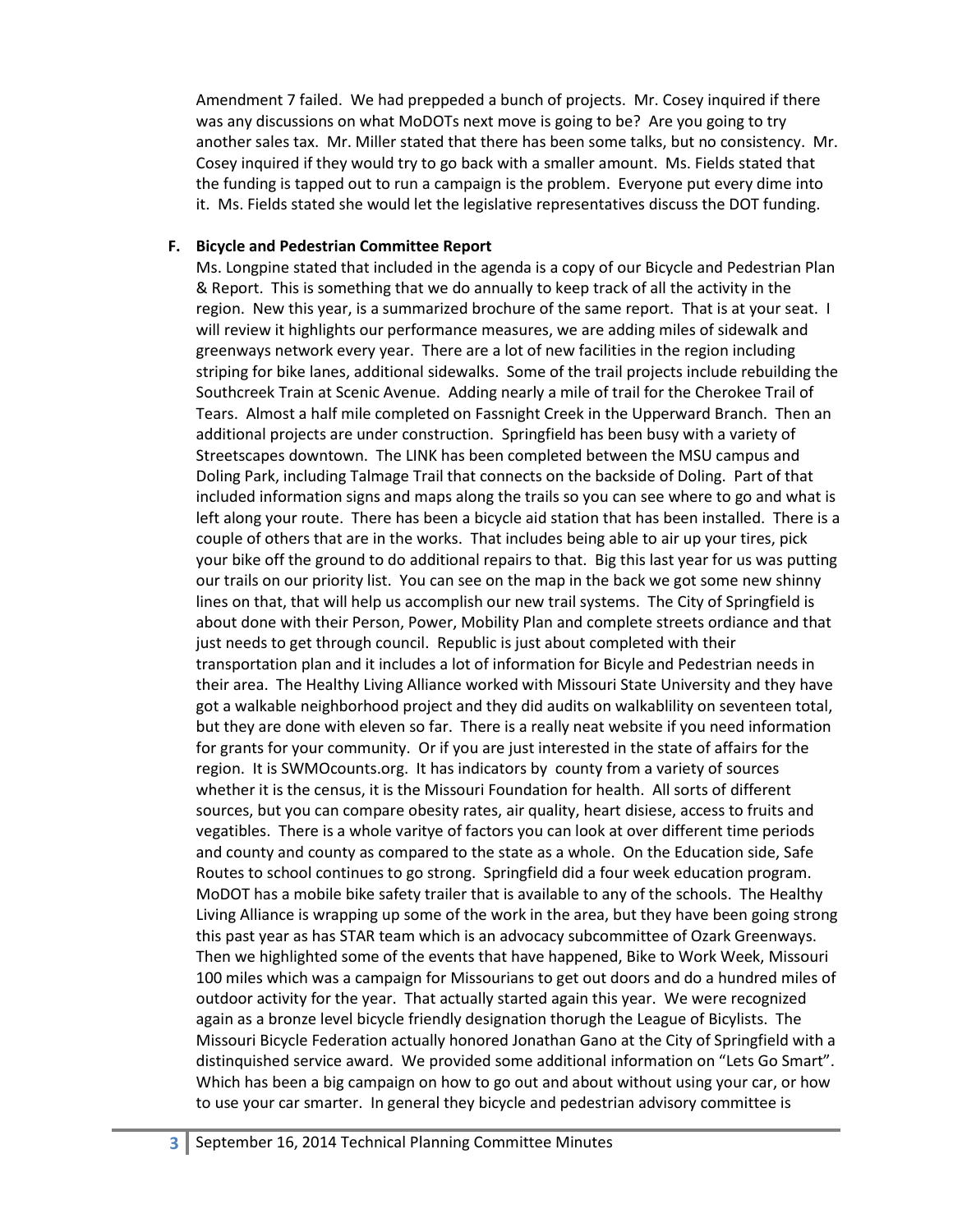working on a safety plan to assess the safety needs of the Bicycle and Pedestrian education and what is already being done in the area.

### **G. Legislative Reports**

Ms. Burks stated that the House and Senate are about to recess for the election cycle recess. And what will happen as we have done most years, is a continuing resolution. The House actually passed. I saw it on the calendar but I thought it was a place holder. Mr. Taylor stated that the President actually passed it. Ms. Burks stated the Continuing Res? Mr. Taylor stated he thought. Ms. Burks stated it would be probablty passed if it has not been already. That is out there, the continued debate until they actually adjourn, will focus on foreign affairs. I do not know when the exact date they will come back into session, but I know it is around November 7 or 8. The Continuing Resolution goes through December and they are going to have to pass a longer term budget or an appropriations bill or they will pass a continuing resolution to take it into the new session. It is anybodies guess on that because it is will depend on the new elections in November. Full funding for Highway Bill continues to be on the tops of many people minds. Ms. Fields inquired We are funded not appropriated? Ms. Burks stated yes, you are authorized through May but not actually appropriated.

Mr. Taylor stated there is an increase in the Highway Trust Fund for \$10.8 Billion. Something like that, \$10 Billion. To make it solvent until May. A lot of it is going to depend on what happens in the Senate. I think there are going to be some things that happen in Lame Duck Session but it is hard to say how much, and then going into the new Congress. There is already a lot of talk about how we solve the Highway Trust Fund issue and whether it is gas tax or mileage.

Mr.Mackie. Senator Dixon much was made of Senate Bill 584, who he was a sponsor of which dealt with some initially some specific administrative and tax issues, it has become heavy laden with other issues and many of the cities and counties addressed some concern about it. He did want to point out that the tax code is in some need of reform and that is something that he hopes to begin the process of looking at deliberately then just single issues. Because sometimes bill can become heavy laden with multiple issues when the tax code is addressed.

Mr. Smith stated that he wanted to thank Mr. Dixon because we know he was very cognizant to the concerns that we had and we are very grateful to that. We look forward to working with him. He would like some more participation working through those issues.

#### **II. New Business**

#### **A. Amendment 1 to the FY 2015-2018 TIP**

Ms. Longpine stated that there are two items as part of TIP Amendment number one. One is for sidewalks in Willard in Jackson and Main. This is a carry over, since we were not able to obligation done in time to the prior TIP year. The second is for final design and environmental work on Kansas Expressway Extension from Republic Road down to what would be the East West Arterial, the Farm Road 190 area.

Mr. Smith stated that we have worked on this project for a lot of years. It was on the Amendment 7 list, but with that failure we are looking at how to proceed now. Probably to smartest way now at this point, of course the cost share program is no longer available with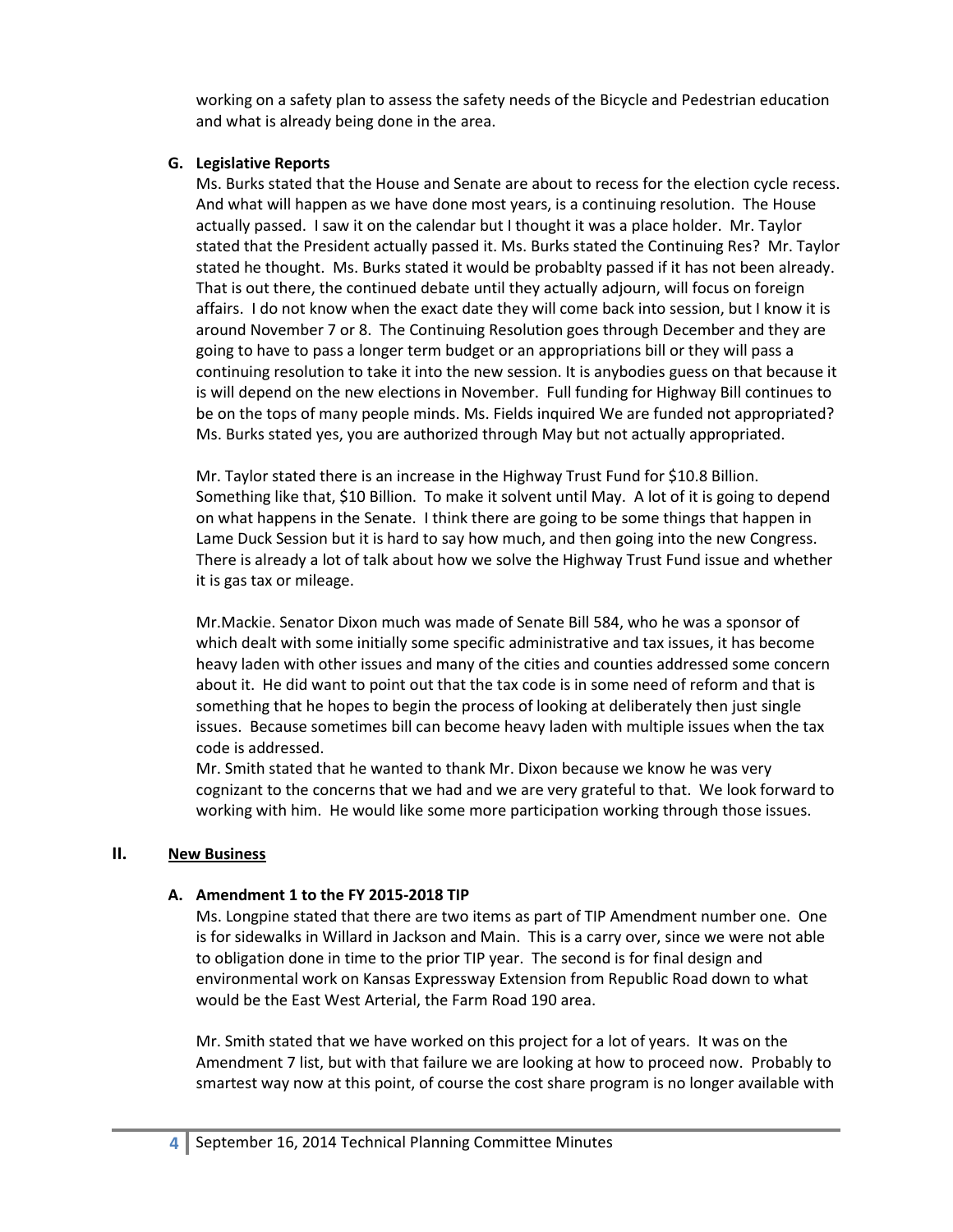MoDOT. So taking our federal STP dollars and investing those in final design and environmental, to keep that project moving forward.

Mr. Martin inquired what the arteriall to Republic Road to the East West Arteriall. Has it not been designated yet is it 172, 168 or what. Mr. Smith stated that the City has been calling it River Bluff Boulevard. Ms. Gardner stated yes. Mr. Smith stated that for years we called it Farm Road 190 because it connects into Farm Road 190 and goes into River Cut. At the end I think we will end up calling it River Bluff Boulevard. Mr. Martin inquired if it is an arterial. Ms. Gardner stated it is a primary arterial.

Mr. Martin made the motion to recommend approval of TIP Amendment Number One to the Board of Directors. Mr. Miller seconded and the motion was carried unanimously.

### **B. Disadvantaged Business Enterprise Program**

Mr. Owens stated that the Disadvantaged Business Enterprise Program. In order for OTO to comply with 49 CFR Part 46 which is non discriminatory businesses to participate in contract for the federal funding involved, we developed this Disadvantaged Business Enterprise Program to further our organization here. The DBE is a for profit disadvantaged business that has at least 51% owned by one or more persons who are disadvantaged. This is kind of tied into the Title VI all the non discriminatory programs that we work with. The DBE program outlines the contracting activities for OTO. Page 3 lays out a flow chart that gives guidance on how to manage the DBE Program. We have to establish a goal. There are two main criteria. We have to have a DBE to follow and we have to have goal of DBE participation. Step two is reviews the possible DBE opportunities are out there that can participate in our program. Part 3 we try to bring those in and award the DBE Contracts to those businesses. Part 4 is to ensure contracts DBEs are accommodated and make sure they get their payments. Step 5 again we make sure the payments are made to those DBEs. Part 6 we do the annual reporting. We have always done and continue to submit to MoDOT annually. DBE also ensures that Disadvantaged Business Enterprises can compete fairly so this program is designed to help have a level playing field for those agencies. On page 5 again it is a nondiscrimitory, it talks about nondiscrimatory actions. This plan helps us ensure that discrimination does not happen against small business. Ensures only eligible DBEs can participate as a DBE. Anybody can bid on a contract, but if you want to bid as a DBE there is a certification process, that organization or business will have to go through. We utilize the Missouri DBE list, which is certified through the Missouri Regional Certification Committee. There is an application process that all has to go through for those businesses.

We will take a look at our goal real quick. We set a goal of zero participation, simply because this it the first DBE program and once we took a look at how many DBEs were out there in the OTO area there were a total of six on the list. The calucaltions come out to 2/10s of a percent of possible DBEs. Our goal is set at zero this year. We will take a look at that goal annually to see what types of updates we need to do to that goal. We will also take a look and update the plan as needed. That will be an annual process. On page 14 it is a division problem on how many state DBEs there are and how many are local.

Mr. Smith asked if we are talking about projects or the internal OTO organization. Mr. Owens state the whole OTO area or organization. what has happened is there was a threshold that had to be hit before you set a goal. That threshold is \$250,000 worth of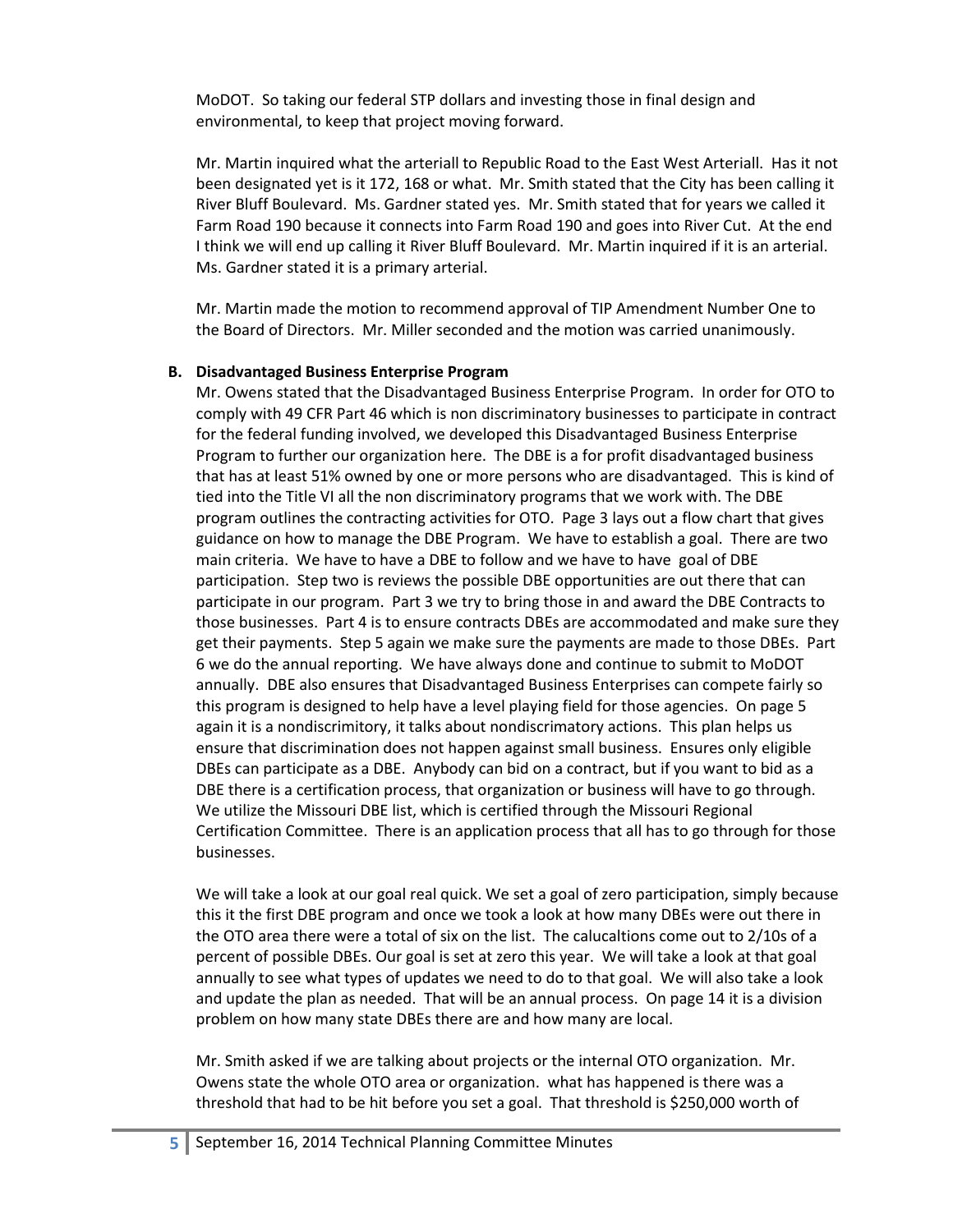contracts. We have met that threshold now we are motion to have this DBE developed and in place. So yes it applies to anything that we fund through federal funding it does have to be part of the DBE.

Mr. Smith stated that member organizations we have a project with STP funds it would fall under this. Ms. Fields stated that no MoDOT will set your goal for you. Project specifically. This is for the money that comes our of budget. So if we do a planning study with planning funds that is our goal. Mr. Owens stated that in the past there has not been a lot of projects.

Mr. made the motion to recommend approval of the Disadvantaged Enterprise Program to the Board of Directors. Mr. seconded and the motion carried unanimously.

### **C. Travel Demand Model Update**

Ms. Fields introduced Clyde Prem and Kelly Turner from Olsson and Associates. We contracted with them about a year ago. We went through our model subcommittee, who really liked their approach because it was innovative and doing some cost effective things that made our model more accurate. So like I said Natasha and Clyde at AMPO and we are excited about it. Clyde and Kelly are here to tell us about their work on the model as they wrap it up and give the presentation.

Mr. Turner stated that he leads the transportation group here in Southwest Missouri and transportation persuits across the state. My role on the projects was kind of the local and was also the sanity check as Clyd worked through the model. He would call and ask if this is really what is going on down here. From my perspective one of the exciting things that we get to do is bring expertise across our firm to here in Springfield. These types of things do not come along all the time in the region. It is really exciting to bring in Clyde and his travel demand model and planning expertise.

Mr. Prem stated he was the project manager for this. What I would like to do is I have some slides I would like to go through. I would like to thank the OTO staff and steering committee that helped us all the way through this project. I want to go through some of these things. Here is what we are going to talk about. The need for the model, the innovation that we have been referring to, the base conditions, expected growth and future years traffic projects. Again what were we trying to do here. We had a model in the past. It has not been that successful in how it ended up. We came in and said what we want to do is understand the impact of transportation investments, impact of development as moves forward on the transportation system, fulfill the federal planning process. But the main idea is to foster efficient transportation investments based upon rational achieving of the performance measures that we were talking about earlier. When we turn this over to you, which we are in the process of doing right now. You will evaluate projects in your TIP. It is to set up working with your Long Range Transportation Planning Process. This is the main tool that you will use, predicting future travel, impacts to development, you can use it for air quality and noise. You can use it for transit. There is a transit component in here. What is a model and how does it work. We attempt to replicated human driver trip making decisions through the use of mathematics. Here is one of the formulas. There are lots and lots of numbers that go into this. We spend a lot of time working with these numbers and equations to get those to represent the drivers behavior in the Springfield area. We have a system of links and nodes. The links are streets and the nodes are intersections. We have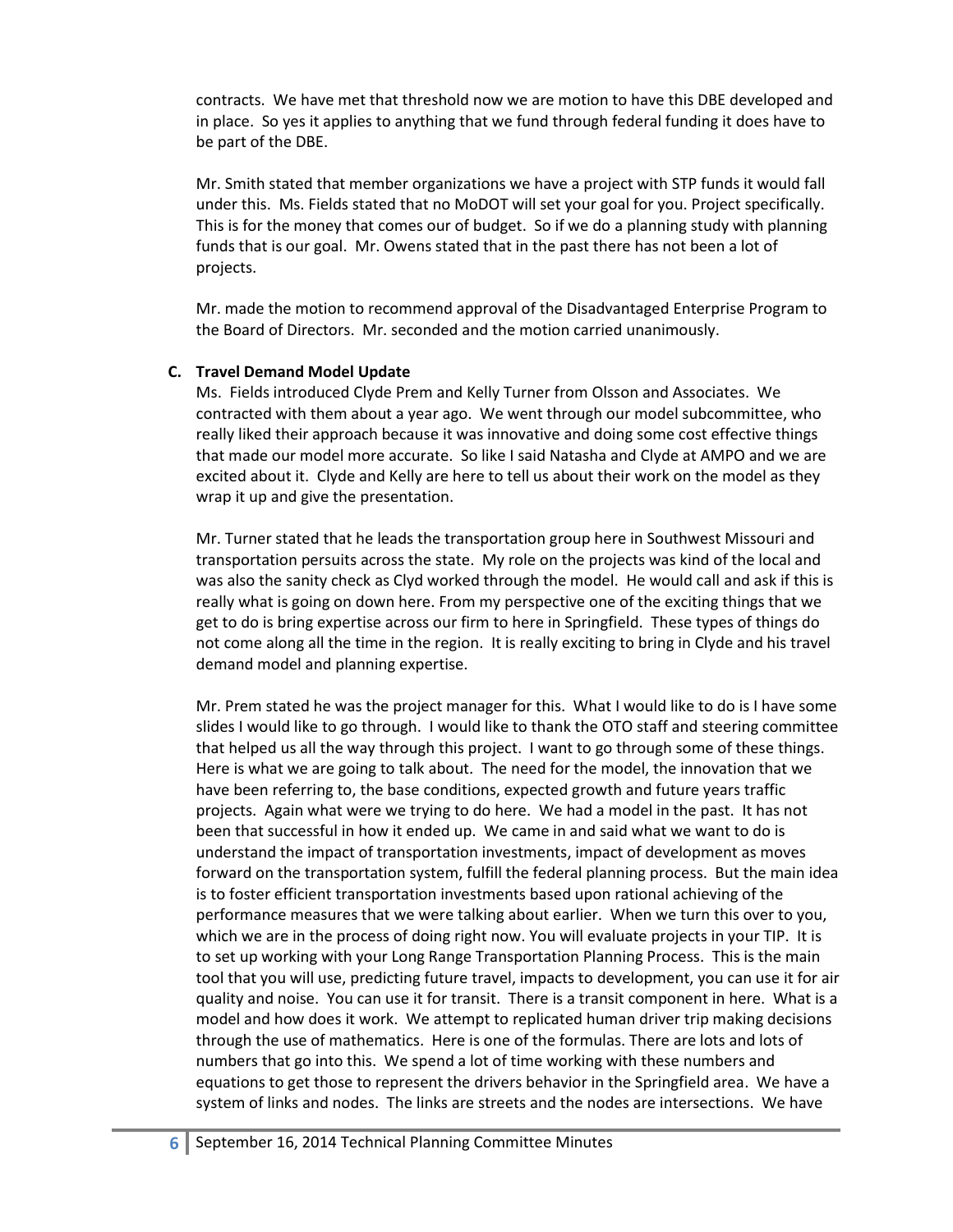land use that comes out as centroids and gets distributed. That is one zone and we have many zones through out the OTO area. Now what I want to do is to tell you about how the model works and innovation is. There were a number of things. The software the wireless phone technology and a few other items that I will go through. The first thing is the software. We felt that the software that we presented we went with the more innovative software. It is called the Zoom. It is really state of the art. It is not the most popular, not used by everybody, but it is the most detailed most innovative software. The main reason is intersection modeling. The OTO is not like LA. It is not a freeway driven region. It is an arterial based region, you do have freeways, you have a loop, but it is really an arterial based system. So we wanted a software that would work with nodes and intersections. It has all this detail that goes into all of that. Instead of just doing link based modeling we were able to do intersection based modeling. That was an improvement. We are doing a project right now of an other place, other MPO. They are using Transcad, but we are not using the intersection stuff. This tells so much more information. Gives you a better model. We put that in. The next thing, the thing that we are the most proud of. You do not have the biggest budget, so what we did, is you needed some stuff done and you did not have a lot of money. So we had to figure out how you guys could get external information, about how trips move through the region. It involves cell phone tracking. Towers are position all over. There is information you can get it, washed information. It tracks all the cell phones that go through. We are able to tell you how many people are traveling through the MPO region. We had information about the internal part before but not this external amount before. This is a real good start to getting a model. We did not touch the old model. We started from scratch. So we thought how do we get a good street network. Those companies have to networks like TomTom have this data. We striped it out and inputed it in. We used teleatlas navigation data. We need information on how to feed the model. Schools, universities, business all of that sort of thing. LEHD is a Census product so again there was no charge. We were able to compare it to other sources, and provide this information, all this information by household, down to the very small level of detail for your transportation analysis. We updated it to 2012 through other information. We got employment as well and we actually between the OTO staff and ourselves pulled in all the other schools and universities as well. That is all in there.

How close did we get. We took, the counts and the model and we compare them. This is a scattergram. The idea is to get everything inside this line. To get as close to the line as possible. These are screen lines and we do a measurement. Our plan is to do at least twice better if not three or four time better. We believe we have an accurate model that represenets what is happening today, that you guys can have confidence when you go ahead and do projects. It is not going to be perfect. There is still going to be movement on the lines, but it is real close. If you do a project you should be in good shape going forward on this particular model.

What does it look like. Here are the traffic service levels. It is really not part of our project to say this is our service level. We are trying to represent it. It gives a good start to the Long Range Transportation Plan. Your committee said this volume capacity ration represents this type of congestion in the region. We tailored it to the area. We have this, the red being the most congested. The green being less congested, and a little in between. We have a little congestion, this represents the worst part of our peak hour. So we have this. The committee gave us a lot of feedback and we worked on it and worked on it. Then when we felt good about the model we went ahead and had forecasts by David Mitchell with Missouri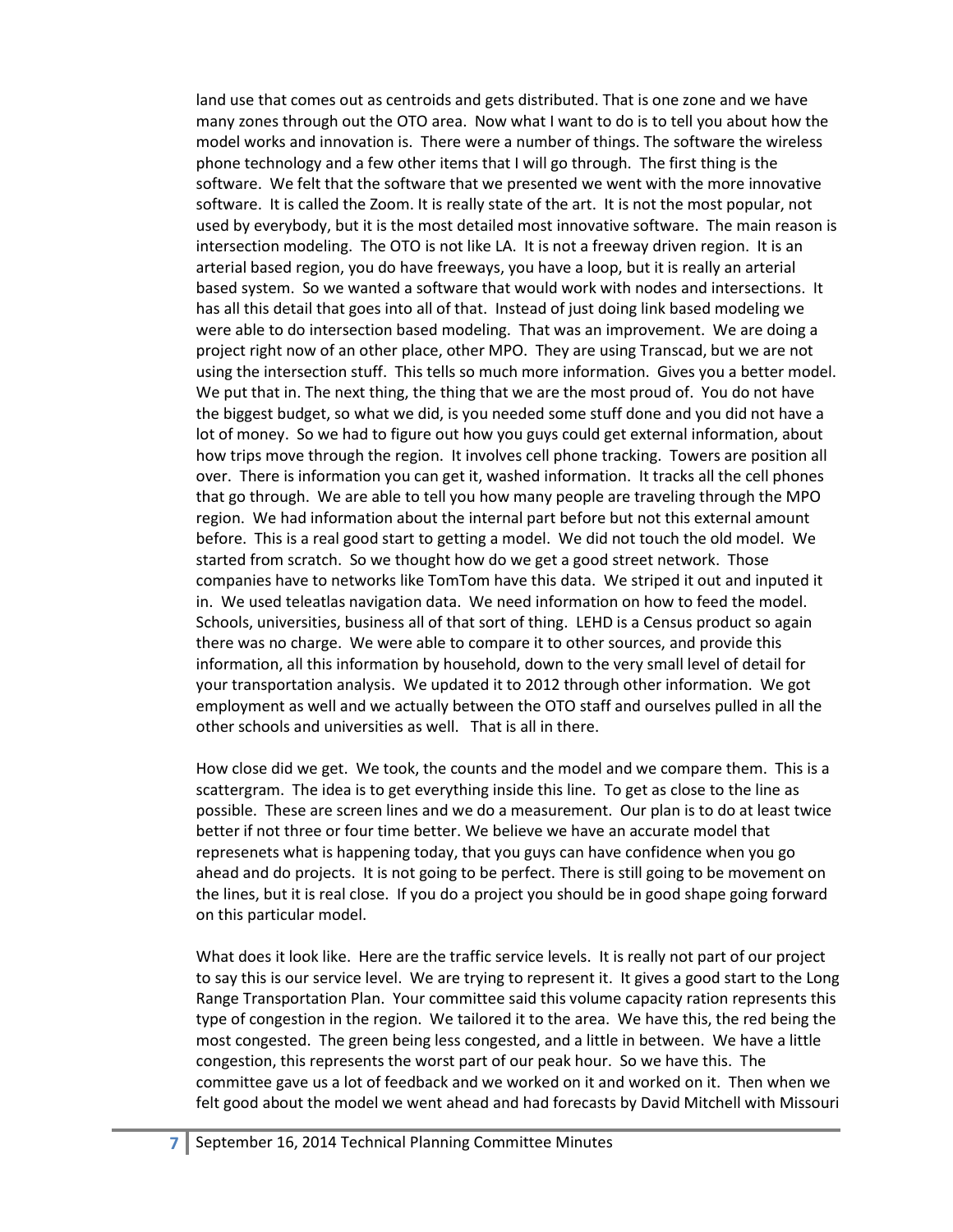Stated. He forecasted by all kinds of industries and population. It is very sophisticated compared to other MPOs. So we put that growth into the model and we get some information. First thing we said we would do I test the model. We did about 5 different tests. Traffic volumes in 2030, so you can compare the congestion levels between 2012 and 2030. And we put in your TIP projects. The next thing we did was the 2040 forecast. So we put in the growth of 2040 and the TIP projects and see what that does in 2040. The whole idea is to look forward to see what the traffic conditions are in the future, to use all that money, that Frank is going to supply from MoDOT to solve the problems here. Again we have a need for a lot of that and we can demonstrate that. The 2040 plan included more projects that we coded in the model to see how that addressed it and you can see, it does help but there is still some congestion. Some of those arterials you cannot really widen and so it will just continue to be problems. There are some things that can be done. We did a couple of them. We increased transit to try for a 5% share of total travel. We could not get there because there is not enough service and route coverage in 2040 no matter how much service you put out there to get 5%. We would have to have a broader system we found out. But we have some information on that. You can see that it gets a little better. Then you see what happens if you have a 25% gasoline price increase, which is about a \$1.00 what would happen to trips traveled. This is what you can use for your long range plan. We have some statistics and numbers. Vehicle miles traveled which is one of your performance measures. The other one is vehicle hours traveled. Transit passes, we have about 3,000 transit passengers now. We have one where we have up to 17,000 transit passengers a day. It showed some improvements. The average speed went up. Gas prices was real effective more so then the other ones. Mr. Miller asked why transit ridership go down. Mr. Prem stated that the demographics. The population and employment is decreasing in the core part of the region according the forecast where the transit service is. So it actually ticks down a bit.

What we believe we have is an accurate model that you can use in the region. You are set up to do your long range transportation plan and you can use projects. Mr. Martin asked that it proposed all the way out to 2040. The fuel tax actually pay for highway and you have that increase. Does that model take into account alternative fuels and higher percentage of fuel type cars or is it the standard that is today. Mr. Prem stated it is what it is today unless we specifically change on thing in the projection. There are emissions that change. It is assuming that we continue doing the same amount of whatever we are doing now. The other question was early on in the presentation when you were referring to flexibility of the programming and how it has more flexibility in the nodes and intersections. What is the uncontrolled junctions. Mr. Prem stated it is just stop signs. Mr. Martin thought it was a round about. Mr. Prem stated there are roundabouts and the DDI coded in there. It is not really an operations model. I think you have a state of the art model here.

Mr. asked what results of this might we have to take back to our communities. Ms. Fields stated that it will be handed to us today. What was expecting and what the deliverable is to have shape files and it will have how it is modeled for the projection for 2040 so you will be able to click on a road and give you current traffic and projected traffic volume. That is that sort of the thing that we were talking about earlier with the Major Throughfare Plan. That is the type of things that we can use it for. Mr. Martin asked if the OTO wants to look at a different variable is the OTO going to be go out and look at that. We do have were we can add on additional work. I made some calls to the engineering firms around town. They all agreed that they can use as well. So you have a local project and want them to have the